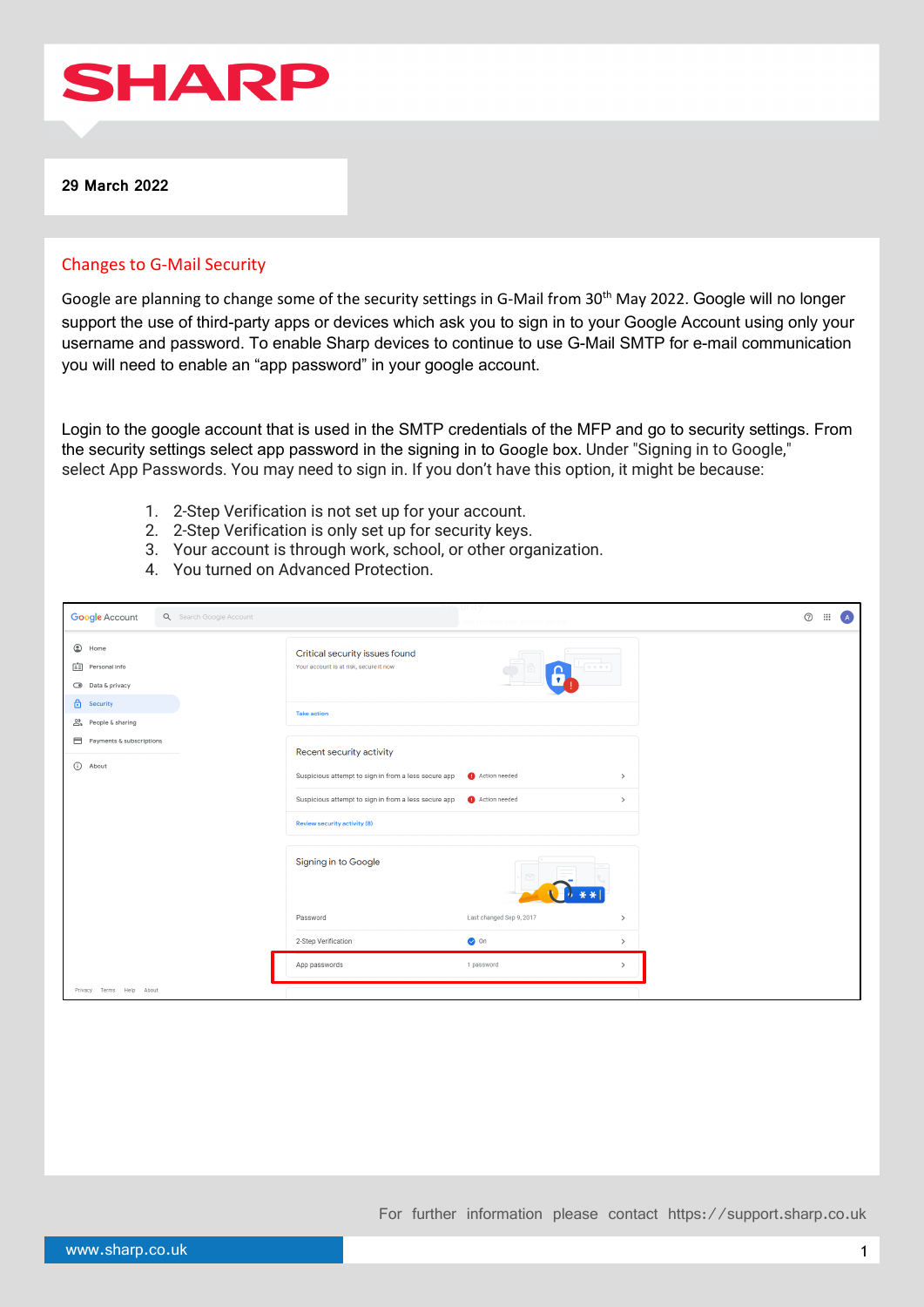

| <b>Google Account</b>    |                                                                                                                                                                                                     | $\circledcirc$ $\vdots$ $\circledcirc$ |
|--------------------------|-----------------------------------------------------------------------------------------------------------------------------------------------------------------------------------------------------|----------------------------------------|
|                          | $\leftarrow$ App passwords                                                                                                                                                                          |                                        |
|                          | App passwords let you sign in to your Google Account from apps on devices that don't support 2-Step<br>Verification. You'll only need to enter it once so you don't need to remember it. Learn more |                                        |
|                          | Your app passwords                                                                                                                                                                                  |                                        |
|                          | <b>Last used</b><br>Created<br>Name                                                                                                                                                                 |                                        |
|                          | î<br><b>MXC304</b><br>8:50 AM<br>8:51 AM                                                                                                                                                            |                                        |
|                          | Select the app and device you want to generate the app password for.                                                                                                                                |                                        |
|                          | Select app<br>Select device<br>$\overline{\phantom{a}}$                                                                                                                                             |                                        |
|                          | Mail<br>GENERATE<br>Calendar                                                                                                                                                                        |                                        |
|                          | Contacts                                                                                                                                                                                            |                                        |
|                          | YouTube<br>Other (Custom name)                                                                                                                                                                      |                                        |
|                          |                                                                                                                                                                                                     |                                        |
|                          |                                                                                                                                                                                                     |                                        |
|                          |                                                                                                                                                                                                     |                                        |
|                          |                                                                                                                                                                                                     |                                        |
|                          |                                                                                                                                                                                                     |                                        |
| Privacy Terms Help About |                                                                                                                                                                                                     |                                        |

# Then select "Other (Custom name)" as the device.

| <b>Google Account</b> |                                                                                                                                                                                                     |                                                                      |                  |          | $^{\circ}$ | $\mathop{\mathbb{H}}\nolimits$ |
|-----------------------|-----------------------------------------------------------------------------------------------------------------------------------------------------------------------------------------------------|----------------------------------------------------------------------|------------------|----------|------------|--------------------------------|
|                       | $\leftarrow$ App passwords                                                                                                                                                                          |                                                                      |                  |          |            |                                |
|                       | App passwords let you sign in to your Google Account from apps on devices that don't support 2-Step<br>Verification. You'll only need to enter it once so you don't need to remember it. Learn more |                                                                      |                  |          |            |                                |
|                       | Your app passwords                                                                                                                                                                                  |                                                                      |                  |          |            |                                |
|                       | Name                                                                                                                                                                                                | Created                                                              | <b>Last used</b> |          |            |                                |
|                       | <b>MXC304</b>                                                                                                                                                                                       | 8:50 AM                                                              | 8:51 AM          | î        |            |                                |
|                       |                                                                                                                                                                                                     | Select the app and device you want to generate the app password for. |                  |          |            |                                |
|                       | Mail<br>$\forall$                                                                                                                                                                                   | Select device                                                        |                  |          |            |                                |
|                       |                                                                                                                                                                                                     | iPhone<br>iPad                                                       |                  | GENERATE |            |                                |
|                       |                                                                                                                                                                                                     | BlackBerry                                                           |                  |          |            |                                |
|                       |                                                                                                                                                                                                     | Mac<br>Windows Phone                                                 |                  |          |            |                                |
|                       |                                                                                                                                                                                                     | Windows Computer                                                     |                  |          |            |                                |
|                       |                                                                                                                                                                                                     | Other (Custom name)                                                  |                  |          |            |                                |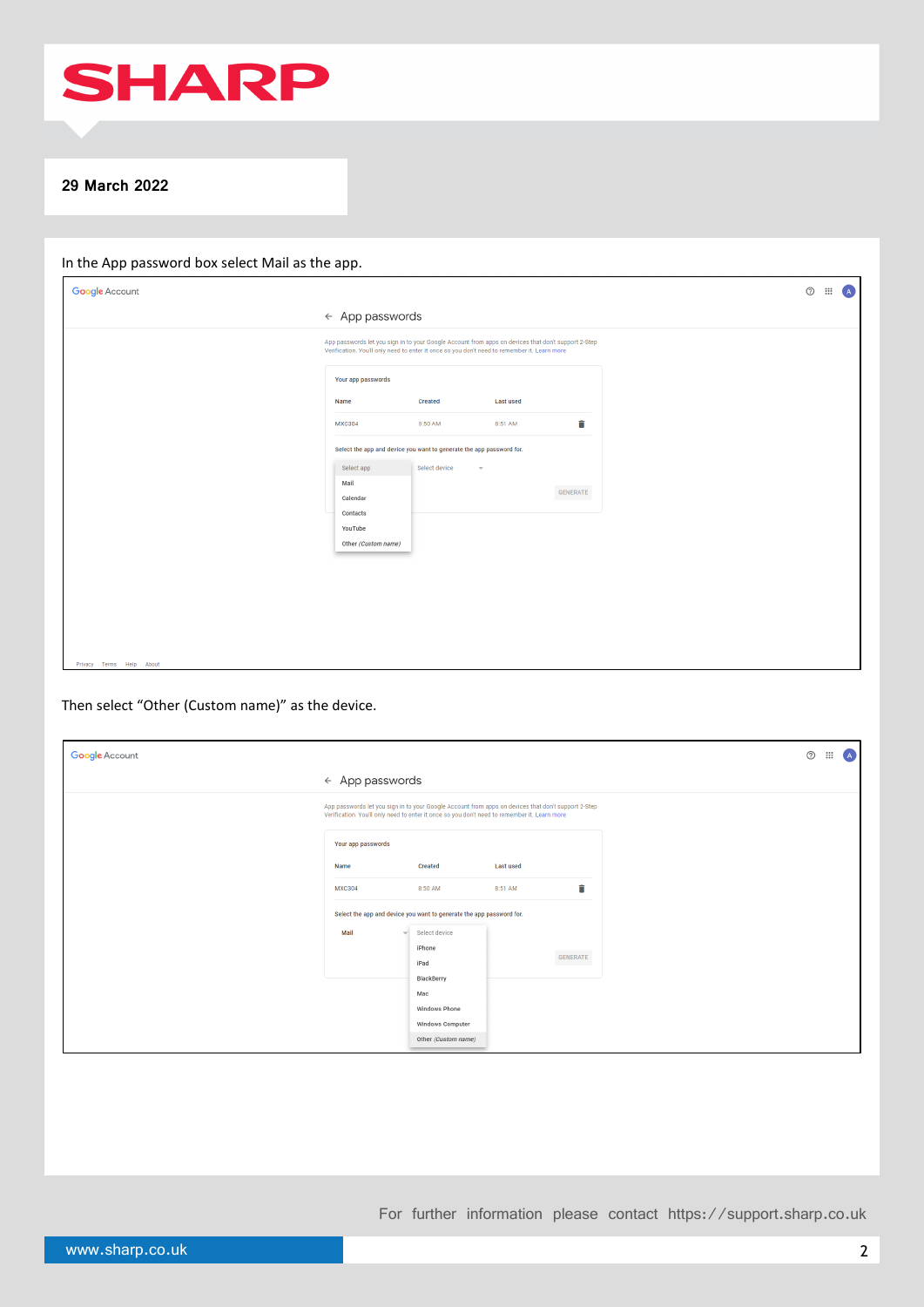

## Press the generate button.

| <b>Google Account</b> |                                                                                                                                                                                                     |          |                  |                 | $^\odot$<br>$\mathbf{H}$<br>$\overline{A}$ |
|-----------------------|-----------------------------------------------------------------------------------------------------------------------------------------------------------------------------------------------------|----------|------------------|-----------------|--------------------------------------------|
|                       | $\leftarrow$ App passwords                                                                                                                                                                          |          |                  |                 |                                            |
|                       | App passwords let you sign in to your Google Account from apps on devices that don't support 2-Step<br>Verification. You'll only need to enter it once so you don't need to remember it. Learn more |          |                  |                 |                                            |
|                       | Your app passwords                                                                                                                                                                                  |          |                  |                 |                                            |
|                       | Name                                                                                                                                                                                                | Created  | <b>Last used</b> |                 |                                            |
|                       | <b>MXC304</b>                                                                                                                                                                                       | 8:50 AM  | 8:51 AM          | î               |                                            |
|                       | Select the app and device you want to generate the app password for.                                                                                                                                |          |                  |                 |                                            |
|                       | MX4071                                                                                                                                                                                              | $\times$ |                  |                 |                                            |
|                       |                                                                                                                                                                                                     |          |                  | <b>GENERATE</b> |                                            |
|                       |                                                                                                                                                                                                     |          |                  |                 |                                            |
|                       |                                                                                                                                                                                                     |          |                  |                 |                                            |
|                       |                                                                                                                                                                                                     |          |                  |                 |                                            |

Google will generate a 16 digit code that can be used as a password with your google account. This code is only generated once and cannot be viewed after it is created.

| Generated app password                     |                                                                                                                                                                                                                                                                                                                                                                                               |  |  |  |  |
|--------------------------------------------|-----------------------------------------------------------------------------------------------------------------------------------------------------------------------------------------------------------------------------------------------------------------------------------------------------------------------------------------------------------------------------------------------|--|--|--|--|
|                                            | Your app password for your device                                                                                                                                                                                                                                                                                                                                                             |  |  |  |  |
|                                            | zscn jeez jmwz dxob                                                                                                                                                                                                                                                                                                                                                                           |  |  |  |  |
| Email<br>securesally@gmail.com<br>Password | How to use it<br>Go to the settings for your Google Account in<br>the application or device you are trying to set<br>up. Replace your password with the 16-<br>character password shown above.<br>Just like your normal password, this app<br>password grants complete access to your<br>Google Account. You won't need to remember<br>it, so don't write it down or share it with<br>anvone. |  |  |  |  |
|                                            | <b>DONE</b>                                                                                                                                                                                                                                                                                                                                                                                   |  |  |  |  |